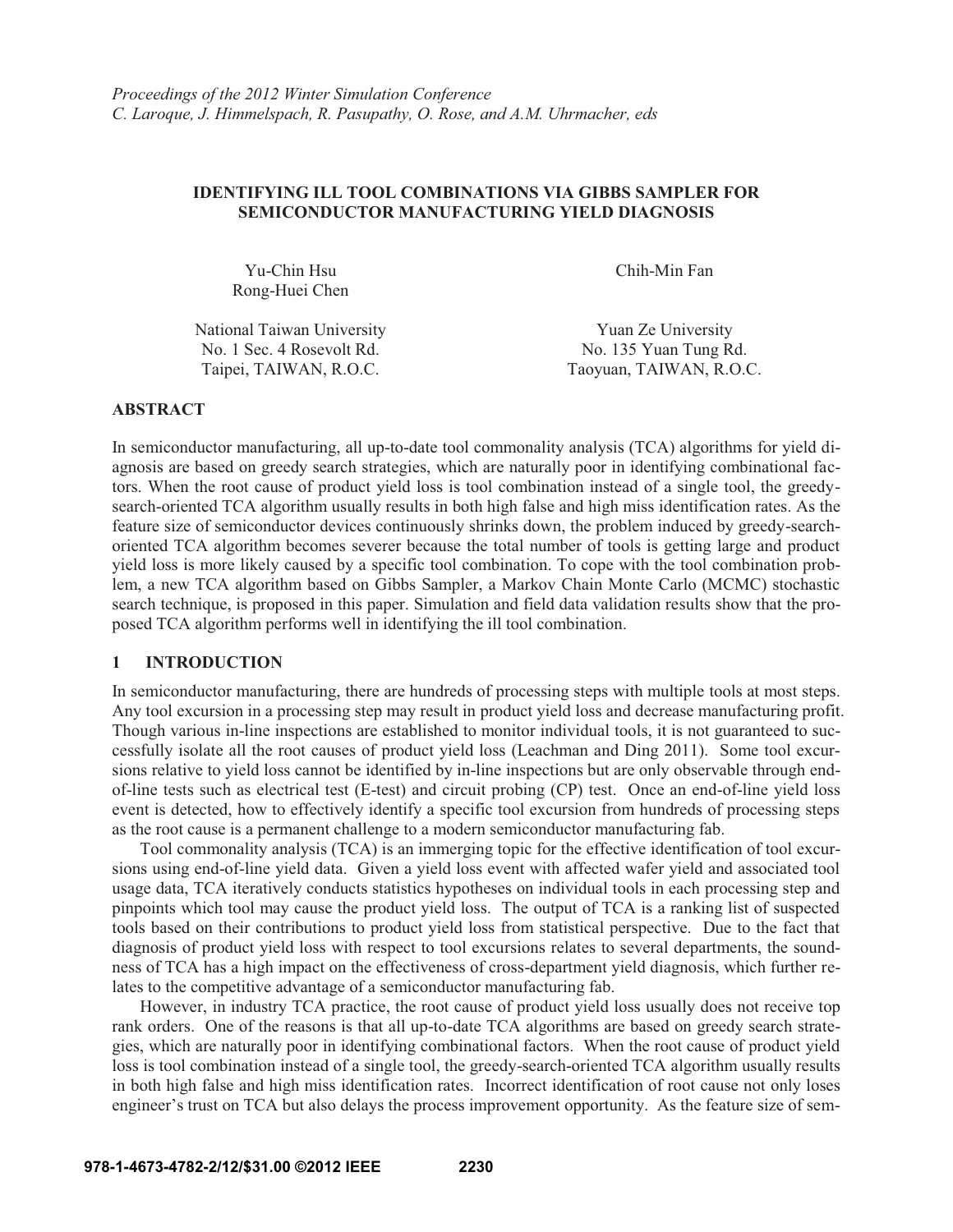iconductor devices continuously shrinks down, the problem induced by greedy-search-oriented TCA algorithm becomes severer because the total number of tools is getting large and product yield loss is more likely caused by a specific tool combination.

To cope with the tool combination problem, a new TCA algorithm based on Gibbs Sampler, a Markov Chain Monte Carlo (MCMC) stochastic search technique, is proposed in this paper. In specific, a tool health indicator with binary value is defined for each tool to determine if it should be involved in the tool combination as root cause. Instead of conducting exhausted search on the whole space, an indirect sampling approach statistically traversing the whole space is applied in the Gibbs Sampler to find the combinations of tool health indicators that explains the product yield loss with maximum joint probability. With the Gibbs Sampler, the computation complexity is expected to reduce from  $O(2^n)$  to about  $O(n^2)$ , where n is the number of tools.

The proposed TCA method has a direct benefit to reduce both the miss-identification and falseidentification rates, whereas maintain the high computation efficiency at the same time. An indirect benefit of the proposed TCA method is that it enables the effectiveness of cross-department yield diagnosis, which further enhances the competitive advantage of a semiconductor manufacturing fab.

## **2 LITERATURE SURVEY**

The formal term of TCA for semiconductor manufacturing yield diagnosis is first proposed by Kong (2002). He indicates that as the complexity of process and the number of process steps increase, it is definitely a very challenging task to pin point which tool is the source of problem and at which process step it occurs. Kong (2002) discusses and summarizes the critical elements of successful TCA, including sample size selection, raw data classification, statistical analysis, time series and analysis of tools with multiple entry points within the same process flow. His analysis is successfully applied on yield enhancement effort in an advanced volume manufacturing fab. However, his fundamental assumption of TCA is that a single processing equipment tool excursion resulted in yield lost of multiple semiconductor wafer lots. The case of tool combination resulted in yield loss is not addressed in Kong (2002).

McCray et al. (2005) points out that analysis of variance (ANOVA) is widely applied to TCA, which consists of conducting a series of hypothesis tests at each processing step. Their research first highlights that the intuitive conduction of ANOVA on each processing step may lead to excessive false alarms and limited sensitivity. They describe how the TCA problem can be framed as a subset selection problem, and specifically indicate that non-uniform tool usage and transition probabilities can cause these subsets from different steps to have significant overlap. They show that non-uniform tool usage and transition probabilities make subsets from different steps less statistically distinguishable. Two TCA methods based on stepwise regression to solve the distinguishable problem are therefore proposed.

Vries and Chandon (2007) further study the performance of nonparametric ANOVA using Kruskal– Wallis statistic with respect to non-uniform tool usage and transition probabilities. They show that nonuniform tool usage and transition probabilities will lead to the problem of unbalanced sample size, which leads Kruskal–Wallis statistic too conservative and gives an incorrect false-positive rate of TCA results. Alternative approximations of Wallace are investigated and shown to perform significantly better than Kruskal–Wallis statistic.

Chien et al. (2007) apply the decision tree, a data mining technique, to solve the TCA problem. They propose a framework of decision-tree-based TCA and demonstrate how it works through a real case study. Unlike the previous TCA work with focus on the effects of individual tools, the decision-tree-based TCA aims at identifying the effects of tool interactions on product yield loss.

Chen and Hong (2010) argue that decision tree will suffer the sample size depletion problem, which makes the TCA results unreliable. They clearly point out that a specific tool combination is usually the root cause of a yield loss event and is a special case of tool interaction. However, the correct tool combination as root cause may not be identified by the iterative construction of decision tree based on greedy search strategy. A comprehensive method to search for the tool combination that mostly significant to yield loss is then proposed by Chen and Hong (2010). A major assumption of their method is that indi-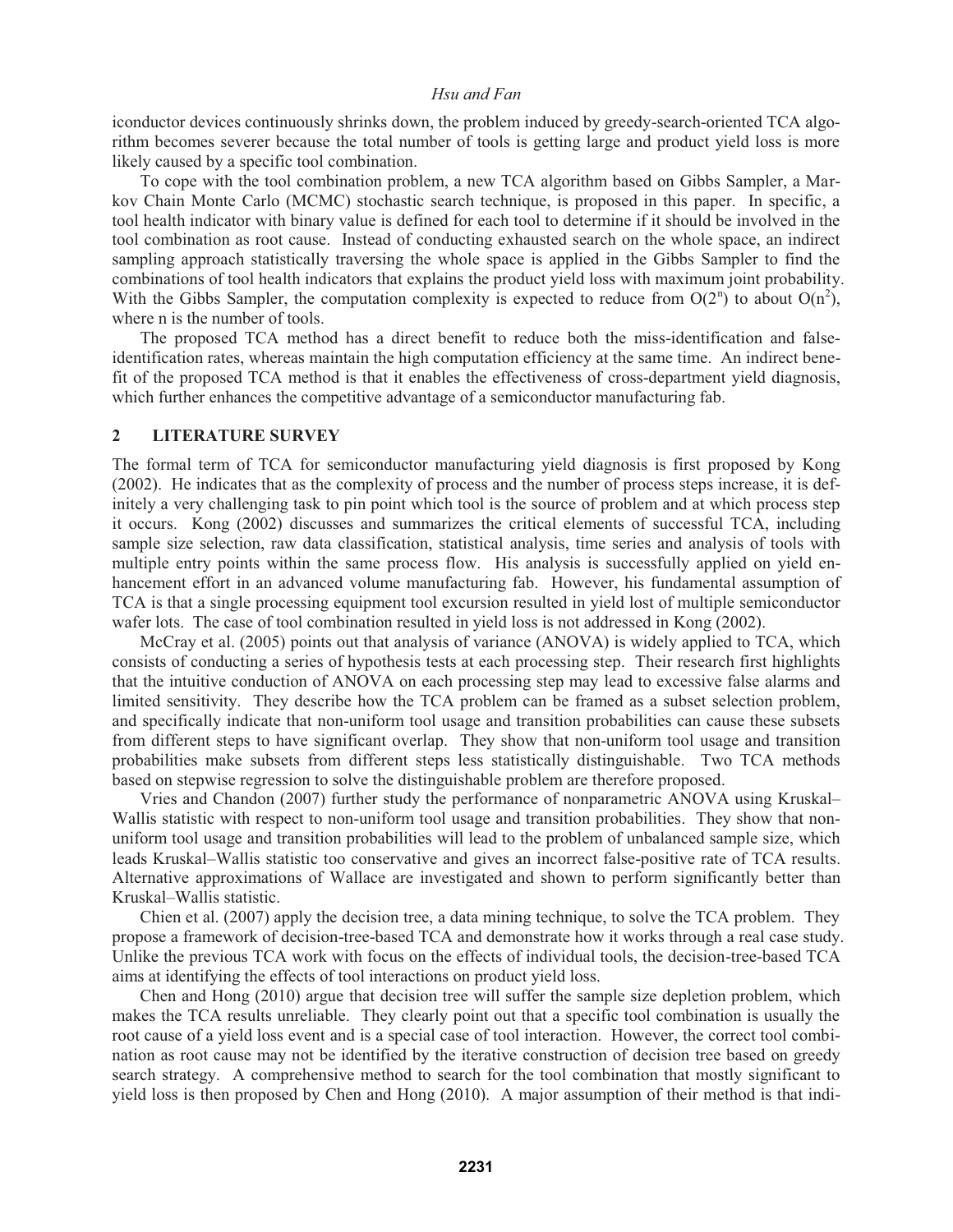vidual tools involved in the tool combination as root cause will be also significant to yield loss. Nevertheless, such an assumption may not hold in real cases.

This paper aims at further improving the performance of TCA on identifying a specific tool combination as the root cause of product yield loss. In specific, the method proposed in this paper does not need the assumption that individual tools involved in the tool combination as root cause will be also significant to yield loss.

#### **3 TCA VIA GIBBS SAMPLER**

### **3.1 Formulation of TCA Problem**

The TCA problem is formulated as explaining the variation of end-of-line yield among a set of wafers with respect to their corresponding in-line tool usage information. Let  $y = \{y_1, y_2, ..., y_K\}$  be a continuous variable following a normal distribution and denote the wafer yield measured at E-test or CP test,  $\mathbf{x}_j = \{x_{1,j}, x_{2,j},...,x_{K,j}\}\$ be a binary indicator of tool usage to denote whether  $k^{th}$  wafer is processed by the tool *j* (with 1 indicating the *j*<sup>th</sup> tool is used and 0 indicating otherwise), where  $j = 1, 2, ..., J$  and *J* is the total number of tools involved in TCA and  $k = 1, 2, ..., K$  and  $K$  is the total number of wafer lots.

To facilitate the formulation of tool combination as root cause of yield loss, tool health indicator  $\gamma$ , is defined for each tool to indicate whether  $j<sup>th</sup>$  tool is included in the combinational root cause ( $\gamma_j = 1$ indicating the  $j<sup>th</sup>$  tool should be included and  $\gamma_j = 0$  indicating otherwise).



Figure 1: Relationship between health indicator and root cause

With both the definitions of usage indicator  $\mathbf{x}_i$  and health indicator  $\gamma_j$  for individual tools, a combinational tool usage indicator of root cause is further defined as

$$
\mathbf{C} = \prod_{j} x_j^{r_j}, \, j = 1, 2, \dots, J \,. \tag{1}
$$

**C** is a collection of situation of *k* wafers; a wafer with  $C_k = 1$  means that it is processed by the combinational root cause and is expected to be with low yield. On the contrary, a wafer with  $C_k = 0$  will perform the normal yield. Therefore, the wafer yield can be characterized by two distributions

$$
y_k = \begin{cases} \text{Normal}(\mu_a, \sigma_a^2), \text{ if } C_k = 1 \\ \text{Normal}(\mu_b, \sigma_b^2), \text{ if } C_k = 0 \end{cases}, k = 1, 2, ..., K \tag{2}
$$

Given a yield loss event with affected wafer yield and associated tool usage data  $X = \{x_1, x_2, ..., x_J\}$ , The objective of TCA is to find the set of tool health indicator,  $\gamma = \{\gamma_1, \gamma_2, ..., \gamma_J\}$ , so that it can maximize the joint probability

$$
\gamma^* = \arg \max_{\gamma} \Pr(\gamma \mid \mathbf{X}, \mathbf{y}). \tag{3}
$$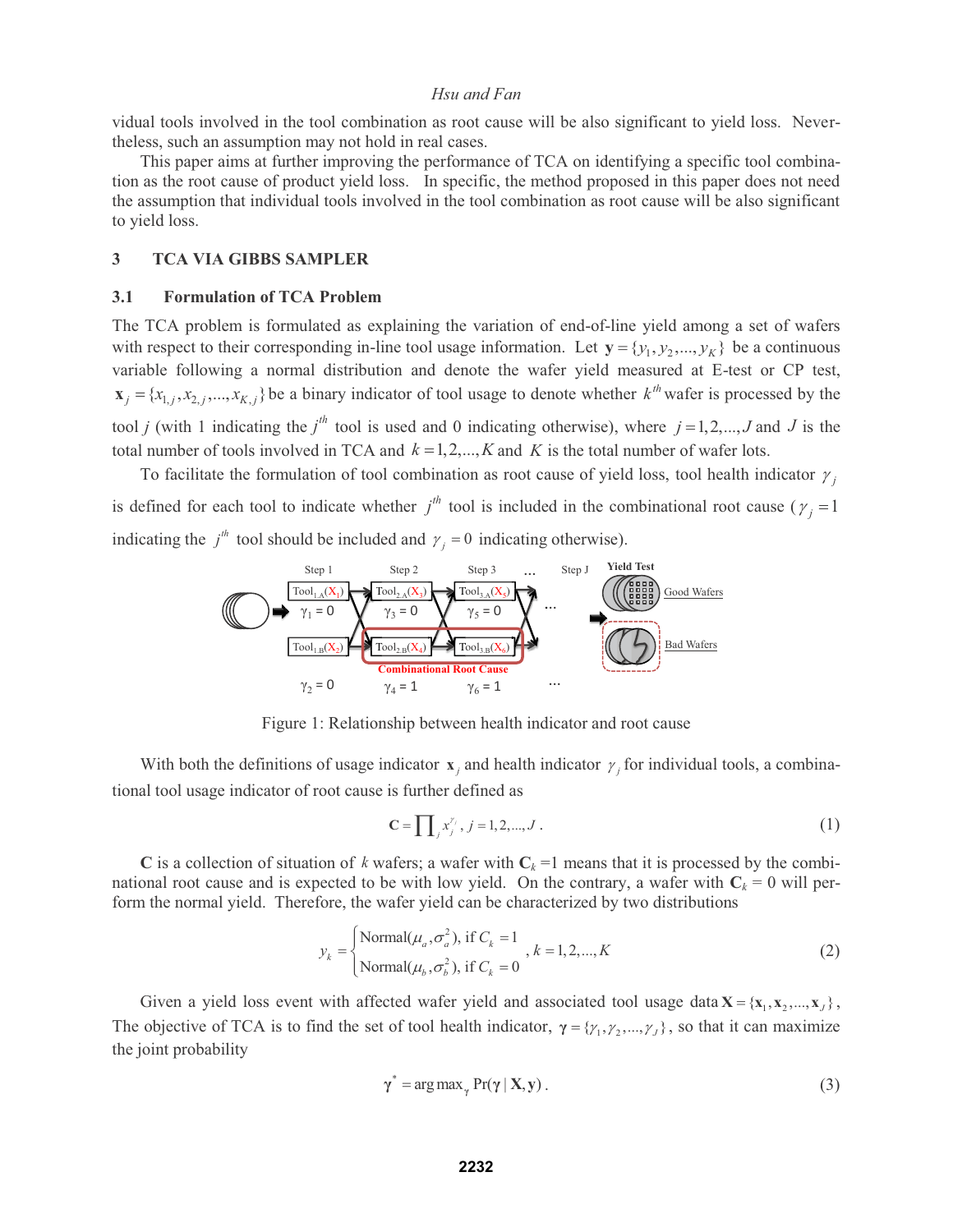#### **3.2 Gibbs-Sampler-Based TCA**

Instead of conducting exhausted search on the whole space of **γ** , the technique of Gibbs Sampler (Casella and George 1992) is applied to find the combinations of tool health indicators that explains the product yield loss with maximum joint probability in (3). The Gibbs Sampler is one type of Markov Chain Monte Carlo (MCMC) stochastic search techniques. It conducts an indirect sampling approach to iteratively and statistically traverse the full solution space. The Gibbs Sampler is proved to be efficient in resembling the joint probability in high dimension space.

In each MCMC iteration, the drawing of a sample in Gibbs Sampler is based on the conditional distribution of a specific tool health indicator given that all the other tool health indicators are the same as the former MCMC iteration, which can be derived by Bayes rule as

$$
Pr(\gamma_j | \gamma_{(j)}, \mathbf{X}, \mathbf{y}) \propto L(\mathbf{y} | \gamma_j, \gamma_{(j)}, \mathbf{X}) Pr(\gamma_j)
$$
\n(4)

where  $\gamma_{(i)}$  represent the set of tool health indicators that exclude  $\gamma_i$ ; that is,  $\gamma_{(j)} = {\gamma_a; a = 1, 2, ..., j-1, j+1, ..., J}$ . L(.) is the likelihood function based on (2), and Pr( $\gamma_j$ ) is the prior probability of  $\gamma$  . Given the prior probabilities of individual  $\gamma$  's, the iterative drawing of random samples based on (4) will statistically traverse the full solution space. The vector of random samples **γ** receiving the highest frequency in Gibbs Sampler process is equal to the tool health indicator **γ** that maximize the joint probability in (3). So the objective function in (3) is transformed to

$$
\gamma^* \sim \arg \max_{\gamma} \text{FrequencyCount}(\gamma) \tag{5}
$$

Note that the drawing of random samples of tool health indicator based on (4) is carried out many times and in two stages. The first stage is a warm-up period at the end of which it is assumed that the Gibbs Sampler has converged to the joint distribution of  $Pr(\gamma | X, y)$ . The second stage is an estimation period and the set of tool health indicator **γ** simulated during this period with maximum frequency is identified as the optimal solution to (3) and (5).

The performance of Gibbs-Sampler-Based TCA highly depends on the setting of method parameters. In the method of Gibbs-Sampler-Based TCA, only the prior probability of tool health indicator,  $Pr(\gamma_i)$ , needs to be pre-specified. Note that the main purpose of prior probability in Gibbs-Sampler-Based TCA is to calculate the conditional probability in (4) so that it can facilitate the MCMC simulation process. The setting of prior probability is not necessary to incorporate the domain knowledge. Therefore, in the real applications, it is assumed that no domain knowledge is involved, i.e. the prior probability of tool health indicator,  $Pr(\gamma_i)$ , is set as 0.5. In this way, the calculation of conditional probability in (4) is just based on the likelihood function.

#### **3.3 Gibbs Sampler Transition Mechanism**

The procedure of Gibbs-Sampler-based TCA is to update  $\gamma_i$  sequentially for every j and to apply Baye's Rule in (4). Each of the J tool health indicators is sampled according to the full conditional distribution of  $\gamma$  given  $\gamma$ <sub>(i)</sub>, yield-loss event data y and tool usage data **X**. The transition of each  $\gamma$  from current value to future value is to take a draw from the conditional distribution, that is, the posterior probability.

Hence, the posterior distribution of  $\gamma_j$  given  $\gamma_{(j)}$ , **X**, y can be obtained through

$$
L(\mathbf{y} | \gamma_j = 0, \gamma_{(j)}, \mathbf{X}) \Pr(\gamma_j = 0) = f_0, \ L(\mathbf{y} | \gamma_j = 1, \gamma_{(j)}, \mathbf{X}) \Pr(\gamma_j = 1) = f_1
$$
 (6)

based on  $(1)$ ,  $(2)$  and the posterior distribution (Bernoulli Distribution) for  $j<sup>th</sup>$  health indicator is obtained

$$
Pr(\gamma_j = 0 | \gamma_{(j)}, \mathbf{X}, \mathbf{y}) = \frac{f_0}{f_0 + f_1}, Pr(\gamma_j = 1 | \gamma_{(j)}, \mathbf{X}, \mathbf{y}) = \frac{f_1}{f_0 + f_1}.
$$
\n(7)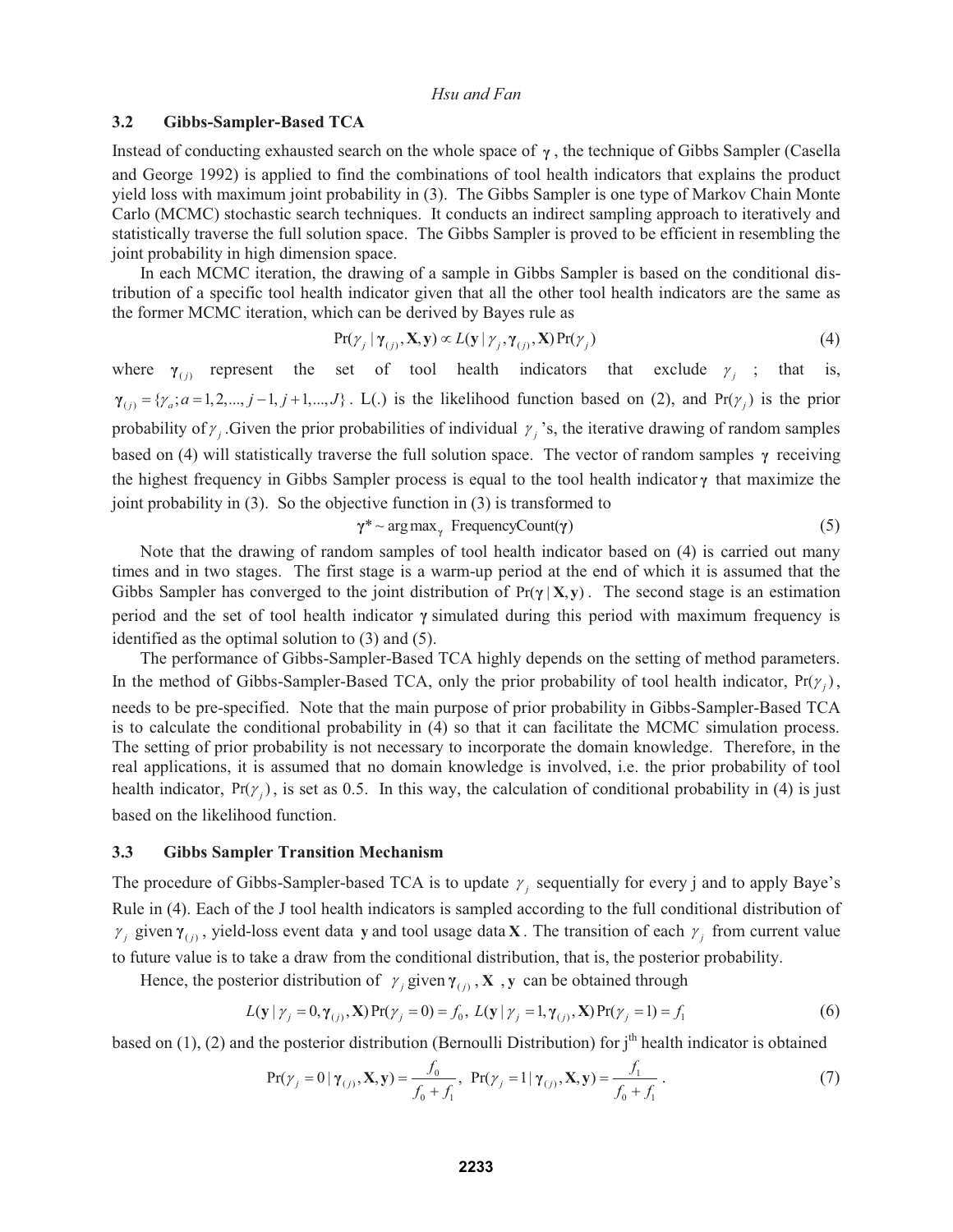According to the posterior distribution, a uniform distribution random variable will be drawn to decide the transition of current health indicator. The procedure for Gibbs Sampler for each iteration is below.

Class GibbsSamplerProcess{ Randomly Select j from  $S = \{1, 2, 3, ..., J\}$ Compute posterior distribution for  $j<sup>th</sup>$  health indicator by (7) Generate random variable  $T \leftarrow U(0,$  threshold)

 $\int \gamma_j = 0$ , if  $T < Pr(\gamma_j = 0 | \gamma_{(j)}, \mathbf{X}, \mathbf{y})$ 

 $\gamma_j = 0$ , otherwise  $\overline{\mathcal{L}}$ 

Record **γ** and Remove j from S

Continue until S is empty};

# Based on the Gibbs Sampler Process, the overall algorithm is developed as below

```
Class MainFunction{ 
Input yield-loss event data and corresponding tool usage data 
Create tool health indicators ({\gamma} = {\gamma}_j; j = 1, 2, ..., J) )
Do while γ is not convergence 
    GibbsSamplerProcess 
End 
For each i, i = 1, 2, 3, ..., I
    GibbsSamplerProcess 
Go to next iteration until i = IProvide \gamma that sorted by frequency count};
```
## **4 TRANSITION MECHANISM**

Markov Chain Monte Carlo is a well-known stochastic search technique; however, there is no clear definition on state transition mechanism. Acceptance probability is proposed in most paper to determine the transition from state to state ( $\gamma^{(t)} \rightarrow \gamma^{(t+1)}$ ) in this paper), but the definition is vague and non-intuitive.

In this paper, we try to deal with the combinational root cause and confounding tool. Confounding tool is the tool with similar tool usage data as root cause; if drawing the transition random number from U(0, 1), there is half chance that confounding tool will be included in  $\gamma$  and receive higher frequency count for the reason that  $Pr(y_j = 0 | \gamma_{(j)}, \mathbf{X}, \mathbf{y})$  will close to 0.5. However, there are some problem when drawing transition random number from U(0, 1) to determine whether the **x** is included under  $\gamma_j = 0 \ \forall j$ .

## **4.1 Problem of Random Variable (T) in Transition Mechanism**

The intuitive idea is to draw the transition random number from  $U(0, 1)$  and successfully detect problematic tools under yield-loss event; however, some normal tools is detected to be problematic tool under no yield-loss event. To clarify to situation, the simulated under no yield-loss event is presented as follows.

Figure 2 shows two facts that  $Pr(y_j = 0 | \gamma_{(j)}, \mathbf{X}, \mathbf{y})$  will be 0.5 under normal case and that permutation effect exists to produce extreme case; that is, yield data will be grouped and test significantly by chance.



Figure 2: Histogram for the posterior probability under no yield-loss event via likelihood

If we want to exclude normal case with  $Pr(y_j = 0 | \gamma_{(j)}, \mathbf{X}, \mathbf{y}) = 0.5$  and draw Random Variable T with U(0,0.5), there is still about half of the chance that normal tools will be detected as problematic tools due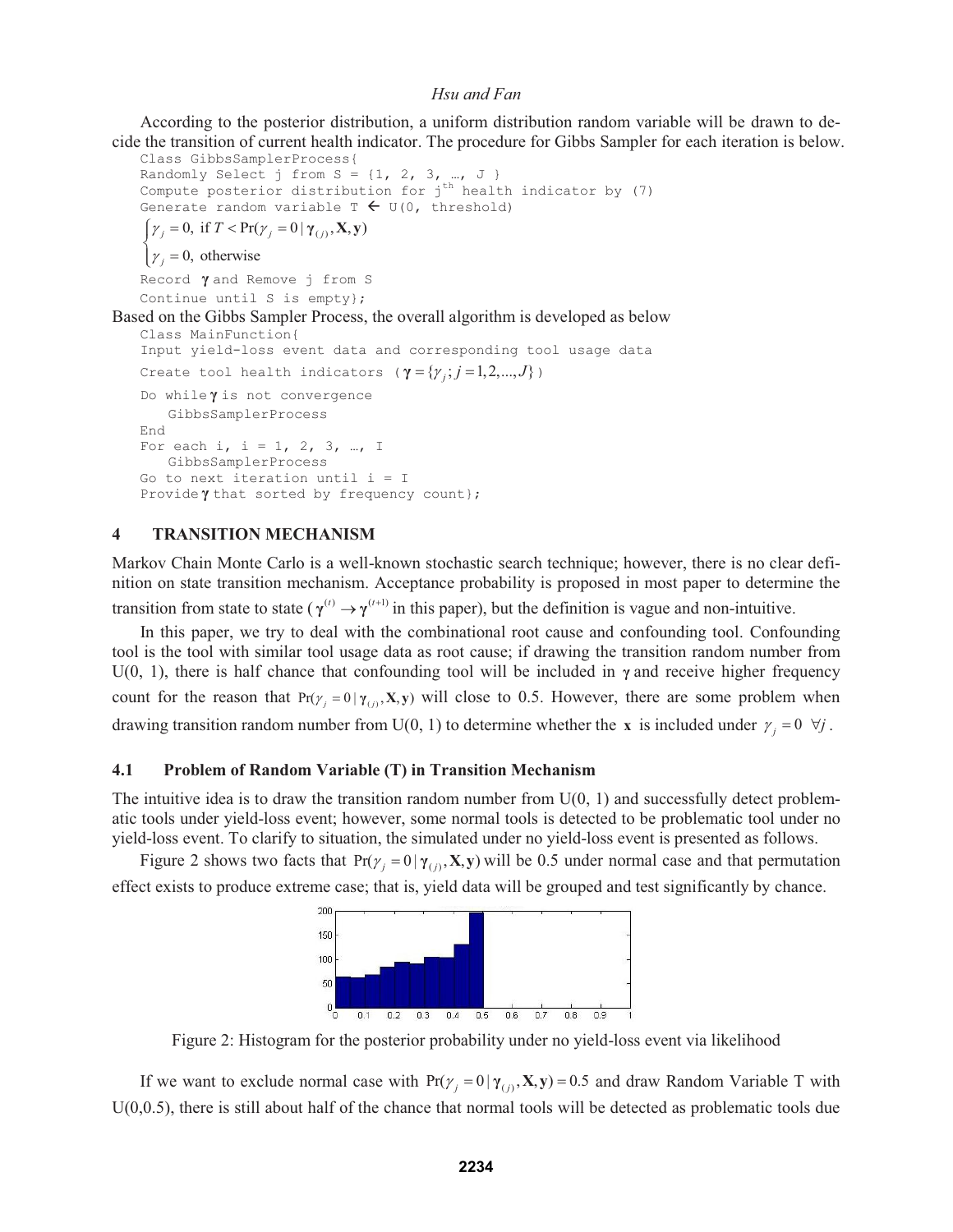to the permutation condition. Thus, smaller interval of uniform distribution  $(U(0,threshold))$  for Transition Random Variable (T) is desired to decrease the false identification rate under no yield-loss event.



Figure 3: Extreme and normal case for posterior probability  $Pr(\gamma_j = 0 | \gamma_{(j)}, \mathbf{X}, \mathbf{y})$ 

In order to observe whether the given uniform distribution (  $U(0,$ threshold) ) will provide the lower false identification under no yield-loss event, a simulation is applied to test the detecting capability when the corresponding tool usage data is Root cause *RootCause* **x** without combinational effect given yield-loss event data **y** and shift size from  $0 \sigma$  to  $4 \sigma$ .

|               |                    |       |       |       | Likelihood Approach: Power Curve Result (Threshold vs. Shift Size) Replication = 1000 |     |   |     |   |  |  |  |
|---------------|--------------------|-------|-------|-------|---------------------------------------------------------------------------------------|-----|---|-----|---|--|--|--|
| Threshold     | Shift Size (Sigma) |       |       |       |                                                                                       |     |   |     |   |  |  |  |
|               | $\Omega$           | 0.5   |       | 1.5   | 2                                                                                     | 2.5 | 3 | 3.5 | 4 |  |  |  |
| 0.001         | 0.001              | 0.034 | 0.413 | 0.939 | 0.998                                                                                 |     |   |     |   |  |  |  |
| 0.003         | 0.002              | 0.064 | 0.57  | 0.975 | 0.999                                                                                 |     |   |     |   |  |  |  |
| 0.005         | 0.005              | 0.088 | 0.633 | 0.976 |                                                                                       |     |   |     |   |  |  |  |
| 0.007         | 0.005              | 0.1   | 0.688 | 0.982 |                                                                                       |     |   |     |   |  |  |  |
| 0.009         | 0.007              | 0.127 | 0.709 | 0.981 |                                                                                       |     |   |     |   |  |  |  |
| 0.01          | 0.006              | 0.109 | 0.715 | 0.988 |                                                                                       |     |   |     |   |  |  |  |
| 0.03          | 0.013              | 0.212 | 0.827 | 0.993 |                                                                                       |     |   |     |   |  |  |  |
| 0.05          | 0.022              | 0.285 | 0.857 | 0.994 |                                                                                       |     |   |     |   |  |  |  |
| 0.07          | 0.036              | 0.331 | 0.893 | 0.996 |                                                                                       |     |   |     |   |  |  |  |
| 0.09          | 0.045              | 0.368 | 0.893 | 0.998 |                                                                                       |     |   |     |   |  |  |  |
| 0.1           | 0.073              | 0.376 | 0.926 | 0.998 |                                                                                       |     |   |     |   |  |  |  |
| 0.2           | 0.117              | 0.516 | 0.945 |       |                                                                                       |     |   |     |   |  |  |  |
| 0.3           | 0.204              | 0.59  | 0.962 |       |                                                                                       |     |   |     |   |  |  |  |
| 0.4           | 0.297              | 0.722 | 0.969 |       |                                                                                       |     |   |     |   |  |  |  |
| 0.5           | 0.382              | 0.729 | 0.964 | 0.999 |                                                                                       |     |   |     |   |  |  |  |
| 0.6           | 0.485              | 0.763 | 0.989 | 1     |                                                                                       |     |   |     |   |  |  |  |
| 0.7           | 0.581              | 0.825 | 0.981 |       |                                                                                       |     |   |     |   |  |  |  |
| 0.8           | 0.613              | 0.817 | 0.986 | 0.999 |                                                                                       |     |   |     |   |  |  |  |
| 0.9           | 0.618              | 0.873 | 0.992 |       |                                                                                       |     |   |     |   |  |  |  |
|               | 0.687              | 0.862 | 0.987 |       |                                                                                       |     |   |     |   |  |  |  |
| Interprtation | Type I Error       |       |       |       | 1 - Type II Error (Testing Power)                                                     |     |   |     |   |  |  |  |

Table 1: Type I/II error when computing the post prob. via likelihood

The simulation result is presented in table 1; the result shows the probability of detecting **x** as root cause with respect to **y** ; thus, the probability represents the Type I Error for non-yield-loss data (shift size  $= 0 \sigma$ ) and the Testing Power for yield-loss data (shift size  $\neq 0 \sigma$ ).

The Type I Error of setting 0.05 as threshold is 0.022; that is, there are 22 false identifications out of 1000 detections. The performance is better than setting 0.5 as threshold. If we expect further lower Type I Error and pick 0.01 as threshold, the testing power for  $x_{RootCause}$  will be reduce to 0.109; that is, it become harder to include  $x_{RootCause}$  under yield-loss event with smaller shift size. Hence, engineers might not set 0.01 as threshold owing to the consideration of small shift size.



Figure 4: Power Curve when computing the post probability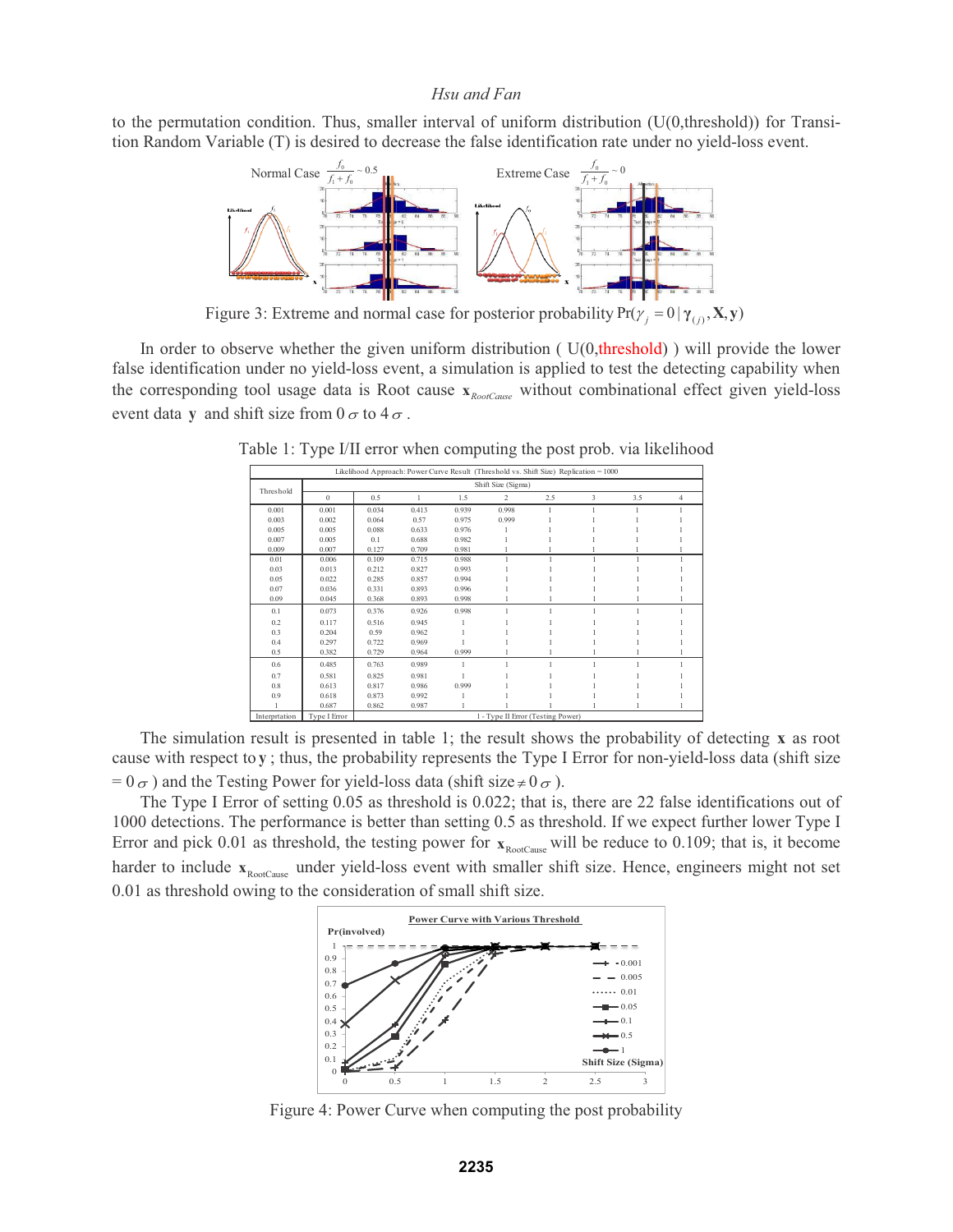The detecting power is close to 100% when the shift size of single problematic tool is 1.5  $\sigma$ . Compared to the 7 threshold candidate, 1, 0.5 and 0.1 are eliminated due to the higher Type I Error and 0.01 is rejected because of the lower testing power. Therefore, ideal setting is to draw the transition random number from U(0, 0.05) for all the  $\gamma_j = 0$  and from U(0,1) for at least a  $\gamma_j = 1$ .

# **5 SIMULATION CASE STUDY**

#### **5.1 Design of Simulation Cases and Evaluation Metrics**

Without loss of generality, the yield loss event is defined as yield shift-down. In specific, the end-of-line yield data is modeled as the mixture of two normal distributions in (2). Therefore, a yield shift-down case is characterized by four parameters  $(C, J, K, S)$ , where C is the combinational tool usage indicator C in (1) and controls the mixture of two normal distributions, *J* is the total number of tools involved in TCA, *K* is the total number of wafers involved in TCA, and *S* is the ratio of shift-down size to noise.

Most literatures focus on study the TCA performance with respect to the last three parameters (*J*, *K*, *S*). To the authors' best knowledge, no study addresses the relationship between TCA performance and the combinational tool usage indicator *C*. However, the combinational tool usage indicator *C* performs three features that have high impacts on the identification rate of TCA.

(F1). Tool-related issue

Suppose the root cause of a yield loss event is characterized by the combinational tool usage indicator *C*. A confounding tool is a tool *j* not involved in the root cause, but with its tool usage indicator  $\bf{x}$ , highly correlated to the combinational tool usage indicator *C*. Such a concept is implicitly intro-

duced in McCray et al. (2005) by saying that non-uniform tool usage and transition probabilities can cause the subsets of wafers from different tools to have significant overlap, i.e. highly correlated. Note that the confounding tool may perform significant contributions to yield variation and be falsely identified as the root cause. Pure data driven inference methods cannot completely solve the confounding problem.

(F2). Wafer-related issue

Small proportion of low-yield wafers and incomplete combinational root cause condition will result in unbalanced sample size problem. Vries and Chandon (2007) study the impact of unbalanced sample size on TCA and propose to use Wallace approximation for nonparametric ANOVA applications. However, their study just focus on individual tools but not tool combinations. When the root cause of a yield loss event is a specific tool combination, the small proportion of low-yield wafers may result in poor performance of Greedy-Search-Oriented TCA. In Chen and Hong (2010), it is claimed that the most significant tool combination may not be found by Greedy-Search-Oriented TCA because of incomplete combinational root cause condition. For example, suppose  $x_1 \times x_2$ , has the most significant combined effect. If good wafers passed part of the combinational root cause,  $\mathbf{x}_1$ and  $x_2$  individually may not be the most significant factor. Therefore,  $x_1$  and  $x_2$  may never be identified by Greedy-Search-Oriented TCA. However, Chen and Hong (2010) did not explicitly state that the poor performance of Greedy-Search-Oriented TCA on identifying tool combinations is due to incomplete combinational root cause condition.

(F3). Yield-related issue:

Yield data can be divided into three parts – Low, Normal and High yield data which represent the wafer passing through ill, normal and golden tool respectively. The yield difference among Low, Normal and High yield reflect the effect of ill, normal and golden tool; in the large-scaled production line, the effect of tools is diverse, that is, difference among Low, Normal and High yield is diverse as well. Such phenomena affect the statistical testing power while the difference is small so that the significance of individual combination root cause will be reduced and be ignored. Here, we focus on the ill and normal tool effect in simulation case study.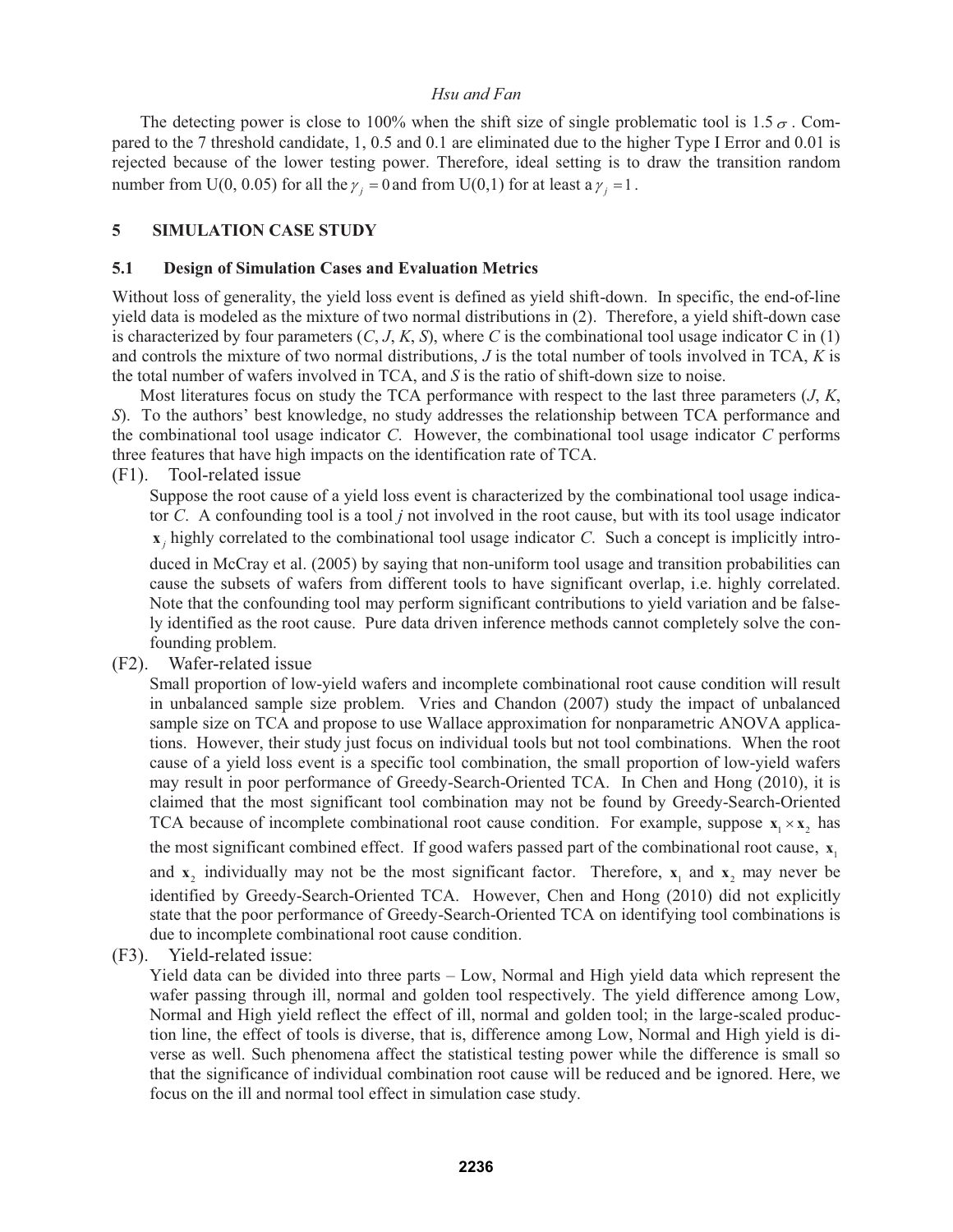As a result, the characterization of a yield shift-down case is extended to six parameters (*C*, *J*, *K*, *S, CC, CP*), where the new parameter *CC* is a tool usage indicator  $\mathbf{x}_i$  to denote if there is a confounding tool *j* which is not involved in the root cause but highly correlated with the combinational tool usage indicator *C*, and *CL* is another new parameter to denote the proportion of low yield wafers.

With the six parameters defined above, four cases of simulation are designed to demonstrate the advantages of Gibbs-Sampler-Based TCA over Greedy-Search-Oriented TCA . Table 1 lists two cases with corresponding features and parameters. Note that in each of the four cases, the root cause of yield shiftdown is identically set as the combination of tool 1 and tool 2, i.e. the combinational tool usage indicator *C* is equal to  $\mathbf{x}_1 \times \mathbf{x}_2$ .

| Case ID | Features |               |    |               | nΩ<br>UU |     | Note                                                                                                 |
|---------|----------|---------------|----|---------------|----------|-----|------------------------------------------------------------------------------------------------------|
|         |          | $x_1$ * $x_2$ | 40 | $100^{\circ}$ | $x_4$    | 0.5 | $x_4$ is highly correlated with $x_1 \cdot x_2$ .<br>$x_4$ is more significant than $x_1 \times x_2$ |
|         |          | $X_1$ * $X_2$ | 40 | 100           | none     | 0.1 | $x_2$ has a small probability to be different from $x_1$                                             |

Table 2: Design of Simulation Cases

The implementation of Gibbs-Sampler-Based TCA adopts 8000 MCMC iterations for the estimation period. Furthermore, for each case in Table 1, TCA will generate four evaluation metrics as follows.

- Frequency: count the tool health indicator **γ** simulated during the estimation period

- Rank List: rank the specific tool health indicator **γ** according to the frequency.
- Log Likelihood: the likelihood of the corresponding tool health indicator **γ**
- P-value: ANOVA test of the yield grouping by combinational tool usage indicator *C*

# **5.2 Study of Confounding Effect in Case 1**

As designed in Table 1, the generation of confounding effect with tool 4 is by simulating a tool usage indicator  $x_4$  highly correlated with  $x_1 \times x_2$ . The model for generated  $x_4$  is based on a random variable CF  $\sim U(0, 1)$  and a threshold p,  $0 \le p \le 1$ , so that

$$
\mathbf{x}_4 = \mathbf{x}_1 \times \mathbf{x}_2, \text{ if } CF < p; \quad \mathbf{x}_4 = 1 - (\mathbf{x}_1 \times \mathbf{x}_2), \text{ otherwise} \tag{8}
$$

The results of case 1 by greedy-search-oriented TCA and Gibbs-Sampler-Based TCA are demonstrated in Tables 2 and 3 respectively. It can be found that the confounding factor  $x_4$  will be falsely identified when applying the greedy-search-oriented TCA. Due to the fact that  $x<sub>4</sub>$  is highly correlated with the root cause  $x_1 \times x_2$ , the greedy-search-oriented TCA will select  $x_4$  simply because of its smallest p-value. But the smallest p-value doesn't mean  $x_4$  is the root cause of the system.

On the contrary, the Gibbs-Sampler-Based TCA will generate three candidates of tool combinations as potential root causes. Comparing among the three candidates of tool combinations in Table 3, we can observe that  $x_2$  simultaneously appears in the three candidates of tool combinations, while  $x_1$  and  $x_4$ compete for each other. So we can conclude  $x_2$  is involved in the root cause while  $x_1$  and  $x_4$  may be confounded with each other. It demonstrates that Gibbs-Sampler-Based TCA not only highlights the root cause but is also capable of informing engineers the possible confounding effects.

| Iteration | <b>Selected Factors</b>                          | p-value    |
|-----------|--------------------------------------------------|------------|
|           | $\boldsymbol{\Lambda}$                           | 1.32e-07   |
|           | $\mathbf{X}_4$ , $\mathbf{X}_2$                  | $1.03e-12$ |
|           | $\mathbf{X}_4$ , $\mathbf{X}_2$ , $\mathbf{X}_1$ | $3.54e-13$ |

Table 3: The result of case 1 by greedy-search-oriented TCA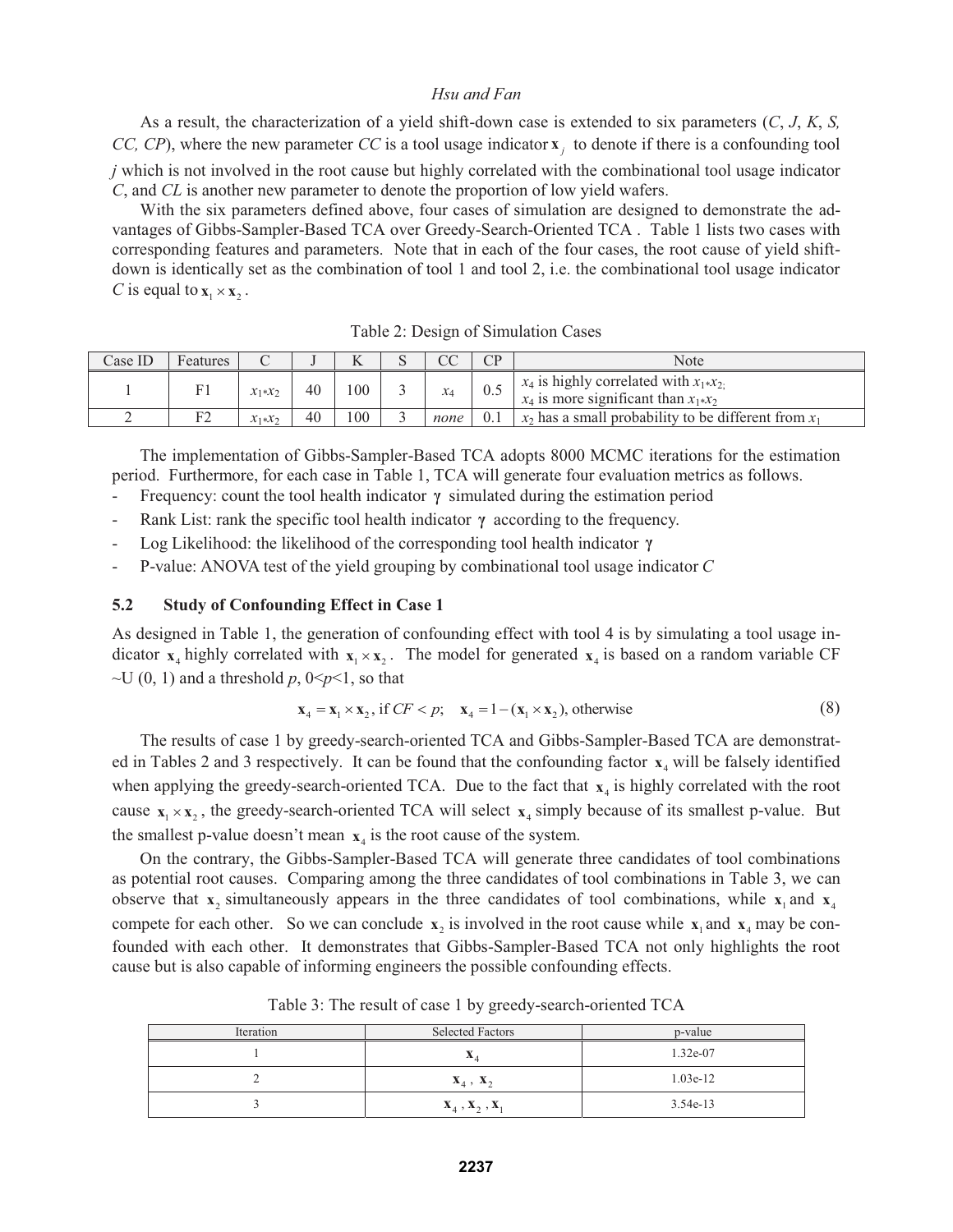| Ranking | Frequency | Log Likelihood | Candidate Factors                            | p-value     |
|---------|-----------|----------------|----------------------------------------------|-------------|
|         | 3795/8000 | $-150.2472$    | $\mathbf{X}_1$ $\mathbf{X}_2$ $\mathbf{X}_4$ | $3.54e-013$ |
|         | 2333/8000 | $-151.2627$    | $\mathbf{X}_1$ $\mathbf{X}_2$                | 9.88e-013   |
|         | 1872/8000 | $-151.3123$    | X<br>$\mathbf{x}$                            | $1.03e-012$ |

#### Table 4: The result of case 1 by Gibbs-Sampler-Based TCA algorithm

# **5.3 Study of The Effect Due to Small Proportion of Low-Yield Wafers in Case 2**

The generation of small proportion of low-yield wafers is by manipulating the proportion of tool usages involved in the root cause. Let  $x_1$  and  $x_2$  be the root causes of the combination effect. The generation of  $x_1$  and  $x_2$  is based on a random variable U ~U (0, 1) so that

$$
\mathbf{x}_2 = 1 - \mathbf{x}_1, \text{ if } U < CP, \text{ when } \mathbf{x}_1 = 1; \quad \mathbf{x}_2 = 1 - \mathbf{x}_1, \text{ if } U < CP, \text{ when } \mathbf{x}_1 = 0; \\
\mathbf{x}_2 = \mathbf{x}_1, \text{ otherwise, when } \mathbf{x}_1 = 1; \quad \mathbf{x}_2 = \mathbf{x}_1, \text{ otherwise, when } \mathbf{x}_1 = 0 \tag{9}
$$

Based on (7), there is small proportion of low-yield (both  $x_1$  and  $x_2$  equal to 1) when the threshold value, CP, is with a small value.The results of case 2 by greedy-search-oriented TCA and Gibbs-Sampler-Based TCA are demonstrated in Tables 4 and 5 respectively. It can be observed that the greedy-searchoriented TCA algorithm will find wrong tool with insignificant p-value because of the small combination set (passing the specific steps/tools usage set sequentially) of the root cause. The phenomena of proportion of the low-yield wafers results in the insignificant of p-value when testing the root cause individually.

On the contrary, the Gibbs-Sampler-Based TCA successfully identifies the root cause. It is because the Gibbs-Sampler-Based TCA considers the various tools integrally rather than individually. In this case, the tools involved in root cause are individually insignificant but is significant when the tool combination is tested simultaneously.

Table 5: The result of case 2 by greedy-search-oriented TCA algorithm

| Iteration | <b>Selected Factors</b> | p-value       |
|-----------|-------------------------|---------------|
|           | $\overline{1}$          | .225<br>0.433 |

|  |  |  | Table 6: The result of case 2 by Gibbs-Sampler-Based TCA algorithm |
|--|--|--|--------------------------------------------------------------------|
|  |  |  |                                                                    |

| auency    | $-111$<br>.09<br>.1kel1hood | Factors<br>andidate                   | p-value |
|-----------|-----------------------------|---------------------------------------|---------|
| 8000/8000 | 8780<br>-                   | $\Lambda$<br>$\overline{\phantom{a}}$ | 2e-005  |

# **6 SEMICONDUCTOR MANUFACTURING CASE STUDY**

### **6.1 Real data characteristics and the algorithm initial setting**

Gibbs-Sampler-Based TCA algorithm is validated through the following actual semiconductor manufacturing yield case. In this case, engineers suspect there are combination effects in the observed data.



Figure 5: Tree structure for combinational effect identified by SERT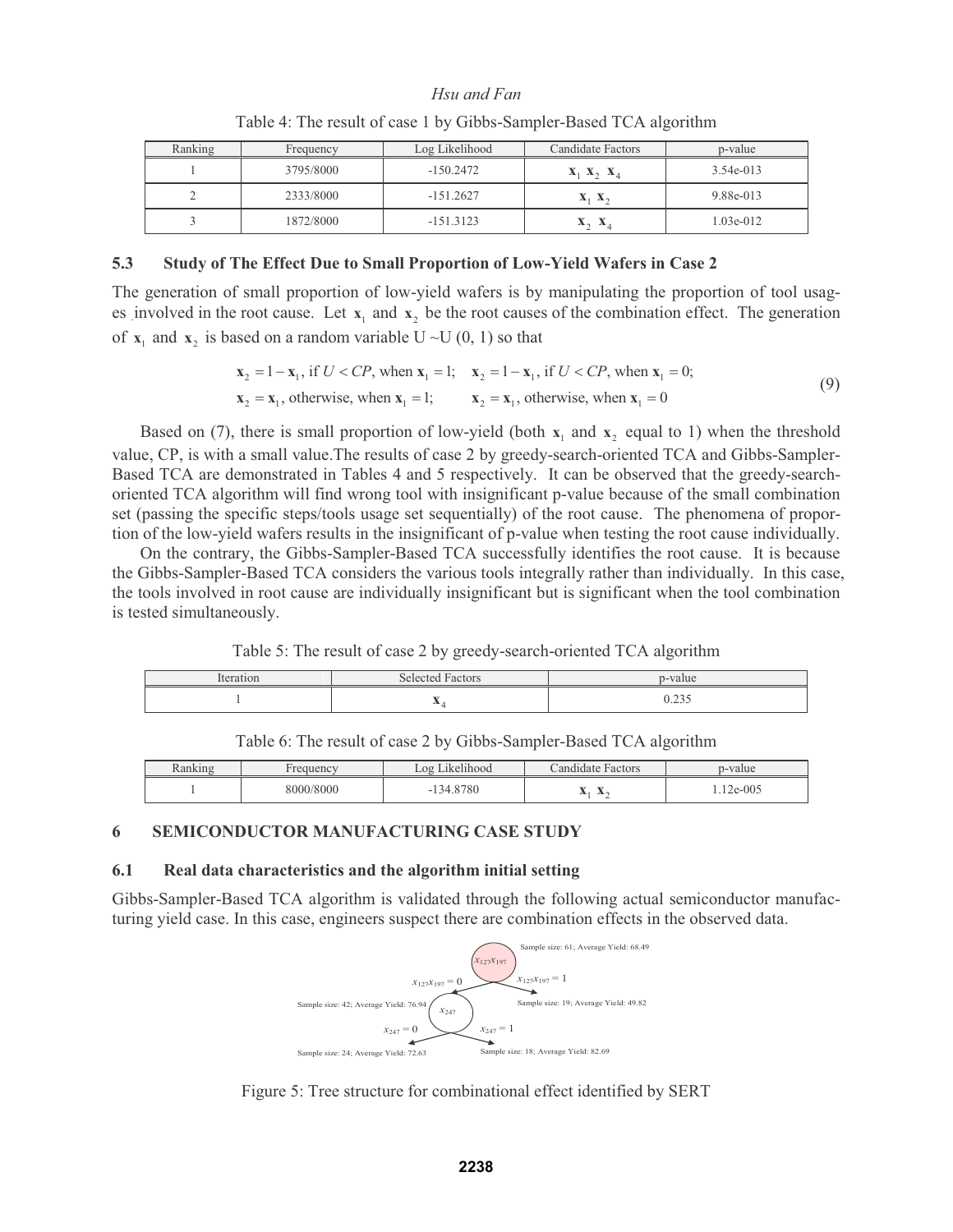The objective, in this case, is to detect tool combination on the circuit probe (CP) yield by the historical lot processing dataset. The observed dataset is provided the response of CP yield with processed tools categorical indicators (binary variables  $\mathbf{x}_i$ ); the dataset characteristic consists 252 binary variables  $\mathbf{x}_i$  and

61 lots with average CP yield 68.50% (range from 89.48% to 23.59%). According to the analysis result of Chen and Hong (2010), the tree structure is shown in figure 5.

The most popular TCA such as CART, Greedy-Search-Oriented TCA algorithm and SERT algorithm are widely used but with hidden drawbacks while implementing. CART introduced by Breiman (Breiman et al. 1984) is not suitable to deal with combinational effect among the large-scale production line.

Greedy-Search-Oriented TCA algorithm is the most intuitive way to dispose combinational effect based on the assumption that tools in combinational root cause will be significant individually; however, one-factor-at-a-time analysis will lead the false identification when the idea is violated.

Although SERT algorithm successively solves combinational effect and improves the drawback of one-factor-at-a-time analysis by Benjamini Hochberg Procedure (Benjamini et al. 1995; Benjamini et al. 2001), the performance will be affected by the setting candidate threshold and (F1), (F2) and (F3).

To implement and compare the performance among algorithms, the initial setting is below:

S1. Gibbs-Sampler-Based TCA algorithm

 $γ_{initial}$ : all the health indicator γ are 0; Prior<sub>initial</sub>: the prior probability of health indicator are both 0.5

S2. Greedy-Search-Oriented TCA algorithm and CART

SignificanceThreshold : the significance of initial  $\mathbf{x}_i$  must lower than 0.05.

S3. Sample-Efficient Regression Tree algorithm CandidateThreshold : set the threshold of Benjamini Hochberg Procedure as 0.15.

# **6.2 Real Data Manipulation Method**

The case 1 and 2 are created by adding additional wafer data to test the robustness of TCA. 22 wafer data are added in case 1 to create smaller shift size (27.11 to 12.55)between normal and ill tools. In case 2, 42 wafer data are added to obtain higher unbalance tool usage index (0.475 to 0.689). The unbalance tool usage index is defined as the number of passing part of root cause over the total number of wafers (e.g. unbalance tool usage index of case  $1 = 29 / 61$ .

| Case ID             | Sample | Number of tool |        | Average Yield | Shift Size | Unbalanced Tool |
|---------------------|--------|----------------|--------|---------------|------------|-----------------|
|                     | Size   |                | normal | ill           |            | Usage Index     |
| 0 (Real Data)       | 61     | 248            | 76.94  | 49.83         | 27.11      | 0.475           |
| 1 (Artificial Data) | 83     | 248            | 76.13  | 63.58         | 12.55      | 0.614           |
| 2 (Artificial Data) | 103    | 248            | 76.84  | 62.07         | 14.77      | 0.689           |

Table 7: Overall manipulated data characteristic

The comprehensive analysis result is summarized in the table 8; some analysis properties and result is provided to evaluate the performance of each algorithm and the analysis result is shown in table 8.

E1. Significance: the p-value by KW test with Wallace approximation of the detected tool combination

E2. Complexity: for \* is number of KW with Wallace approximation and for \*\* is number of pattern

E3. Tool combination: the tool index of the detected tool combination

| Method                  |          | CART*               |          | Greedy Search*      |                           |                                      | SERT*                                                     |                             |                                      | Gibbs-Sampler**            |                   |                    |
|-------------------------|----------|---------------------|----------|---------------------|---------------------------|--------------------------------------|-----------------------------------------------------------|-----------------------------|--------------------------------------|----------------------------|-------------------|--------------------|
| $Case$ ID               | $\Omega$ |                     |          | $\Omega$            |                           |                                      | $\Omega$                                                  |                             |                                      | $\Omega$                   |                   |                    |
| Significance            | 1.20E-08 | 3.26E-03            | 8.91E-04 | 8.20E-12            | 5.54E-05                  | 7.50E-05                             | 8.20E-12                                                  | 5.54E-05                    | 7.50E-05                             | 8.20E-12                   | 8.67E-06          | 3.33E-07           |
| Complexity              | 247      | 247                 | 247      | 753                 | 986                       | 1230                                 | 5456                                                      | 992                         | 1240                                 | 43                         | 988               | 816                |
|                         |          | Low                 |          |                     | Medium                    |                                      |                                                           | Medium                      |                                      |                            | $Low - Medium$    |                    |
| <b>Tool Combination</b> | X197     | X130                | X226     | 1. X197:<br>2. X127 | 1.X130<br>2.X85<br>3.X179 | 1.X226<br>2. X119<br>3. X10<br>4.X49 | 1. X197:<br>2. X127                                       | 1.X130<br>2. X85<br>3. X179 | 1.X226<br>2. X119<br>3. X10<br>4.X49 | 1. X197:<br>2. X127        | 1.X197:<br>2.X127 | 1. X197:<br>2.X127 |
| <b>Result</b>           |          | Fail in three cases |          |                     |                           |                                      | Fail in case of small shift size and unbalance tool usage |                             |                                      | Success in all three cases |                   |                    |

Table 8: Analysis result for three cases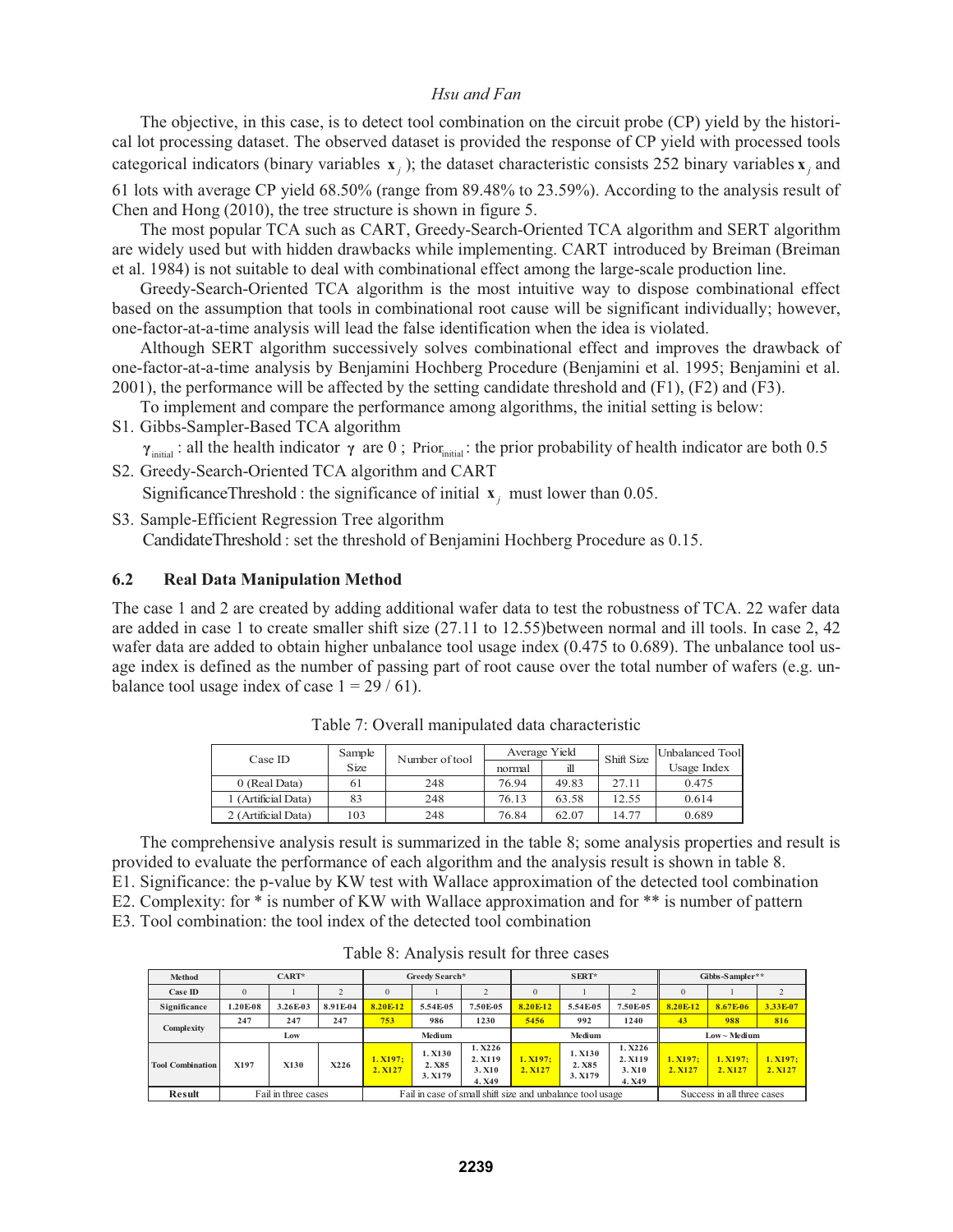For complexity aspect, CART identifies the most significant tool by go through all the tool one by one, so the number of statistical test is the total number of tool. For each suspected tool, Greedy Search & SERT attempt to improve the significance by adding additional tool. Thus, the complexity is increased with the number of suspected tool and the number of tool involving in the tool combination.

The pattern  $\gamma$ , in Gibbs sampler, is determined by comparing random sample with posterior probability. Once the pattern is root cause, it hard to change to another pattern when the significance of root cause is relatively large. Thus, the number of pattern become larger for the reason that the shift size is shrink from case 0 to 2. But the complexity of Gibbs sampler is relative small. With the increasing unbalance tool usage index, CART, Greedy Search and SERT algorithm are affected and induce the false identification. On the contrary, Gibbs sampler is more robust.

| Case ID  | Frequency<br>Count | <b>Tool Combination</b>     | Frequency<br>Case ID<br><b>Tool Combination</b><br>p-value<br>Count |  | p-value | Case ID                   | Frequency<br>Count | <b>Tool Combination</b> | p-value |                            |          |
|----------|--------------------|-----------------------------|---------------------------------------------------------------------|--|---------|---------------------------|--------------------|-------------------------|---------|----------------------------|----------|
|          | 520                | X22 X37 X127 X197           | 8.20E-12                                                            |  | 59      | X22 X127 X197 X231        | 8.67E-06           |                         | 276     | X22 X37 X127 X197 X231     | 3.33E-07 |
|          | 511                | X127 X197                   | 8.20E-12                                                            |  | 54      | X37 X160 X197 X231        | 7.23E-05           |                         | 227     | X22 X37 X127 X197          | 3.33E-07 |
|          | 370                | X22 X127 X197 X231 X237     | 8.20E-12                                                            |  | 51      | X22 X37 X127 X197 X231    | 8.67E-06           |                         | 220     | X127 X197 X231             | 3.33E-07 |
|          | 317                | X37 X127 X197               | 8.20E-12                                                            |  | 41      | X37 X127 X197             | 8.67E-06           |                         | 220     | X127 X197                  | 3.33E-07 |
| $\theta$ | 255                | X22 X127 X197               | 8.20E-12                                                            |  | 41      | X160 X197                 | 7.23E-05           |                         | 217     | X37 X127 X197 X231         | 3.33E-07 |
|          | 235                | X127 X197 X237              | 8.20E-12                                                            |  | 38      | X22 X160 X197             | 7.23E-05           |                         | 193     | X22 X127 X197 X231         | 3.33E-07 |
|          | 204                | X22 X37 X127 X197 X231      | 8.20E-12                                                            |  | 32      | X127 X197                 | 8.67E-06           |                         | 174     | X22 X127 X197              | 3.33E-07 |
|          | 71                 | X22 X127 X197 X231          | 8.20E-12                                                            |  | 32      | X22 X37 X160 X197 X231    | 7.23E-05           |                         | 157     | X37 X127 X197              | 3.33E-07 |
|          | 29                 | X22 X127 X197 X237          | 8.20E-12                                                            |  | 30      | X37 X160 X197             | 7.23E-05           | $\mathfrak{D}$          | 146     | X22 X37 X127 X160 X197     | 0.000128 |
|          | 302                | X22 X127 X160 X197          | 0.000186                                                            |  | 25      | X92 X160 X197 X231<br>X37 | 6.91E-05           |                         | 113     | X22 X37 X127 X160 X197 X23 | 0.000128 |
|          | 286                | X22 X37 X127 X160 X197      | 0.000186                                                            |  | 23      | X92 X160 X197             | 6.91E-05           |                         | 101     | X127 X160 X197 X231        | 0.000128 |
|          | 243                | X37 X127 X160 X197          | 0.000186                                                            |  | 22      | X37 X92 X160 X197         | 6.91E-05           |                         | 94      | X37 X127 X160 X197         | 0.000128 |
|          | 211                | X127 X160 X197              | 0.000186                                                            |  | 21      | X127 X197 X231            | 8.67E-06           |                         | 81      | X37 X127 X160 X197 X231    | 0.000128 |
|          | 202                | X22 X37 X127 X160 X197 X231 | 0.000186                                                            |  | 21      | X22 X127 X197             | 8.67E-06           |                         | 77      | X22 X127 X160 X197 X231    | 0.000128 |
|          | 197                | X22 X127 X160 X197 X231     | 0.000186                                                            |  | 20      | X22 X37 X92 X160 X197     | 6.91E-05           |                         | 74      | X22 X127 X160 X197         | 0.000128 |
|          | 165                | X37 X127 X160 X197 X231     | 0.000186                                                            |  | 16      | X92 X127 X160 X197 X231   | 0.002339           |                         | 72      | X127 X160 X197             | 0.000128 |
|          | 124                | X127 X160 X197 X231         | 0.000186                                                            |  | 16      | X37 X92 X127 X160 X197    | 0.002339           |                         | 14      | X92 X160 X197 X231         | 0.001575 |
|          | 69                 | X37 X127 X197 X231          | 8.67E-06                                                            |  | 15      | X22 X37 X127 X197         | 8.67E-06           |                         | 10      | X22 X37 X92 X160 X197 X231 | 0.001575 |

Table 9: Detection for confounding tool

The confounding tool cannot be highlighted by CART, Greedy search and SERT. However, the analysis result of Gibbs sampler highlights confounding tool among three cases in table 9.

Because of (F1), (F2) and (F3), ideal threshold setting is difficult. Once an inappropriate threshold is set such as significance threshold in CART, Greedy search and candidate threshold of Benjamini Hochberg Procedure in SERT, the analysis result will receive high false/miss identification rate. Gibbs sampler not only ease the effect of unbalance tool usage but also eliminate the requirement of threshold.

## **7 CONCLUSIONS**

When the root cause of product yield loss is tool combination instead of a single tool, the greedy-searchoriented TCA algorithm usually results in both high false and high miss identification rates. Although SERT algorithm attempts to overcome the false and miss identification rate, confounding tool and incomplete combinational root cause condition will still affect performance. To cope with combinational effect, a new TCA algorithm based on Gibbs Sampler, a Markov Chain Monte Carlo stochastic search technique, is proposed. The preliminary study showed that Gibbs-sampler-based TCA is superior to the CART, greedy-search-oriented TCA algorithm and SERT algorithm in identifying the tool combination, especially when the incomplete combinational root cause condition occurs or there are other normal but confounding tools processing most of low-yield wafers. We will improve the robustness of Gibbs-samplerbased TCA by relaxing the normal distribution assumption in the near future.

In semiconductor manufacturing with intensive cross-departmental cooperation, false identification of root cause will destroy the harmony in the organization because of result-based accountability; thus, false identification not only loses engineer's trust on TCA but also induces cross-departmental conflicts. Besides, yield improvement is important and urgent; miss identification will receive longer detection time and delay the process improvement opportunity. Gibbs-sampler-based TCA provides more robust analysis result and diminish the difficulty of setting threshold; hence, some difficulties of yield analysis in industrial practices is overcome efficiently.